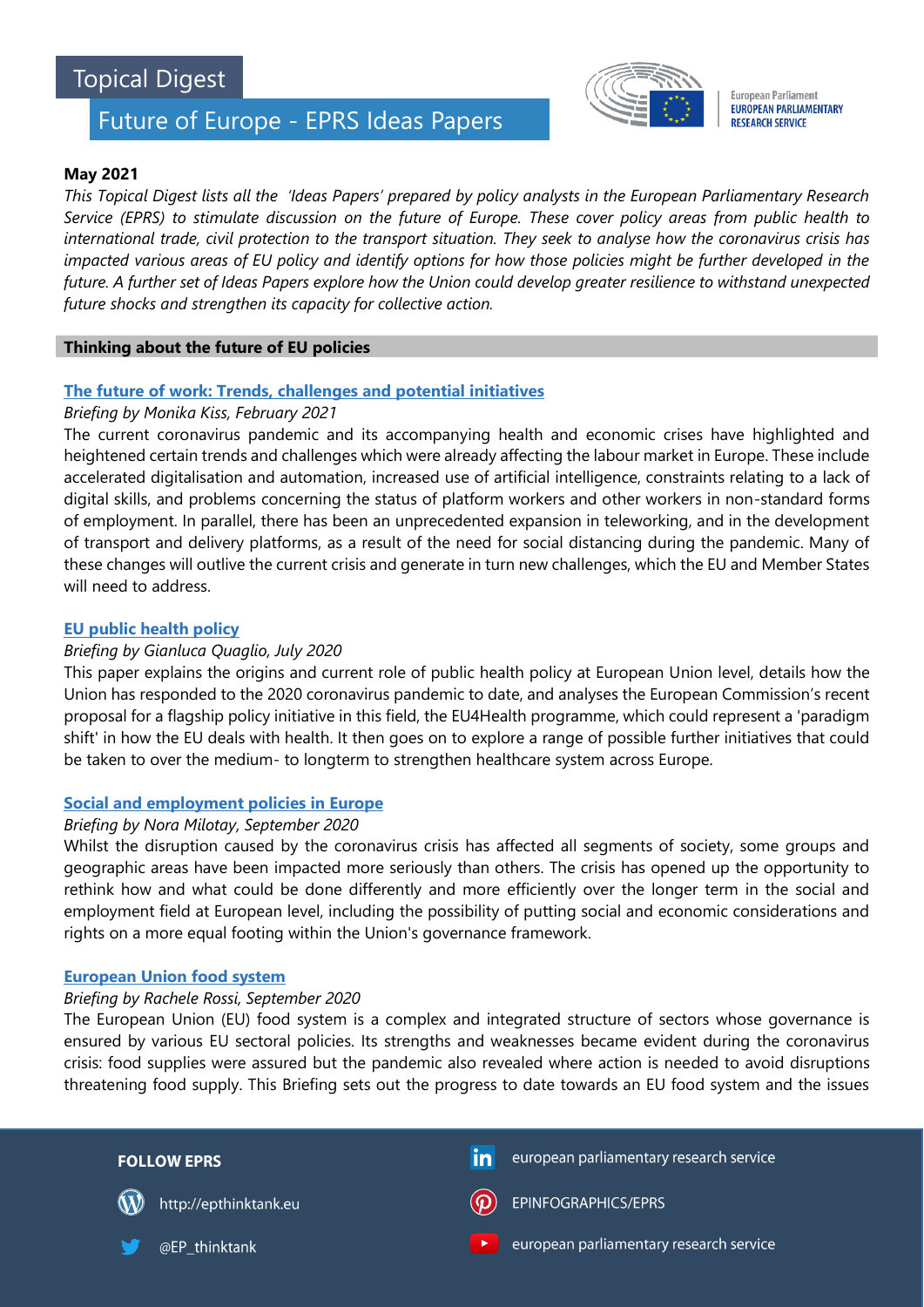posed by the current coronavirus crisis. The table at the end of the text explores a range of ongoing or potential initiatives for a sustainable EU food system in the future.

## **[EU civil protection capabilities](https://www.europarl.europa.eu/RegData/etudes/BRIE/2020/652031/EPRS_BRI(2020)652031_EN.pdf)**

## *Briefing by Leopold Schmertzing, July 2020*

Civil protection is the protection of people, the environment and property against natural and manmade disasters. The current coronavirus crisis has shown that the current structures and processes might still not be fit for purpose or in the required state of readiness. The EU needs to broaden and increase its capabilities. This paper explores the issue and identifies potential initiatives to further improve the structural and capability components of EU crisis response.

#### **[European Economic recovery](https://www.europarl.europa.eu/RegData/etudes/BRIE/2020/651995/EPRS_BRI(2020)651995_EN.pdf)**

## *Briefing by Jerome Saulnier, July 2020*

An intensive debate has opened up about the potential benefits of moving towards a higher degree of risksharing and collective 'strategic autonomy' for the Union, based on stronger and deeper common policies at EU level. The proposal for a 'Next Generation EU' recovery plan is likely to prove an important staging-point in this process. In practice, the size of the recovery response, the policy areas chosen for deepening, the financing options available to support them, and the degree to which they are matched by a greater willingness of the Union to 'act as one' on the international stage, are all likely to be determining factors in the outcome. This paper analyses some of the issues arising specifically in the economic field in the aftermath of the coronavirus crisis and looks at a range of policy initiatives that could help build a broadly based and sustainable European economic recovery.

## **[Economic and monetary union](https://www.europarl.europa.eu/RegData/etudes/BRIE/2020/651994/EPRS_BRI(2020)651994_EN.pdf)**

## *Briefing by Angelos Delivorias, July 2020*

Launched almost three decades ago, economic and monetary union (EMU) represents a very important step in the process of European economic integration. However, the recent sovereign debt crisis highlighted its incomplete design and some inherent instabilities. A series of measures were therefore taken to deepen EMU and thereby to increase its resilience. The current coronavirus pandemic has shown the urgency of many of them; recently submitted important proposals could lead to a noteworthy evolution in the architecture of EMU. This Briefing groups and highlights some of these proposals. The table at the end features a number of additional proposals in summary form.

# **[Climate change and climate action](https://www.europarl.europa.eu/RegData/etudes/BRIE/2020/652032/EPRS_BRI(2020)652032_EN.pdf)**

#### *Briefing by Gregor Erbach, July 2020*

The coronavirus crisis presents challenges as well as opportunities for policies to address the issue of climate change. Measures taken in reaction to the pandemic have led to a dramatic fall in economic and social activity, and to a corresponding temporary drop in greenhouse gas emissions. Certain behaviour changes adopted during the crisis, such as teleworking and video-conferences, may persist and lead to permanently reduced emissions related to commuting and business travel. On the other hand, use of private cars may increase if public transport is considered as unsafe. The economic crisis has had a negative impact on household or corporate finances, which may lead to reduction or delay to investment in low-carbon technologies.

#### **[International trade policy](https://www.europarl.europa.eu/RegData/etudes/BRIE/2020/652033/EPRS_BRI(2020)652033_EN.pdf)**

#### *Briefing by Jana Titievskaia, July 2020*

The coronavirus pandemic caused a significant collapse in international trade in the first half of 2020. Trade accounts for a higher proportion of the EU economy than that of the United States of America (US) or China, which can make the EU's economic model more vulnerable to import and export disruptions. In recent years, the multilateral liberal trading order has already been facing unprecedented turbulence. Creative solutions, such as

| <b>FOLLOW EPRS</b>    | european parliamentary research service<br>in |
|-----------------------|-----------------------------------------------|
| http://epthinktank.eu | $\left(\bigcirc\right)$ EPINFOGRAPHICS/EPRS   |
| @EP_thinktank         | european parliamentary research service       |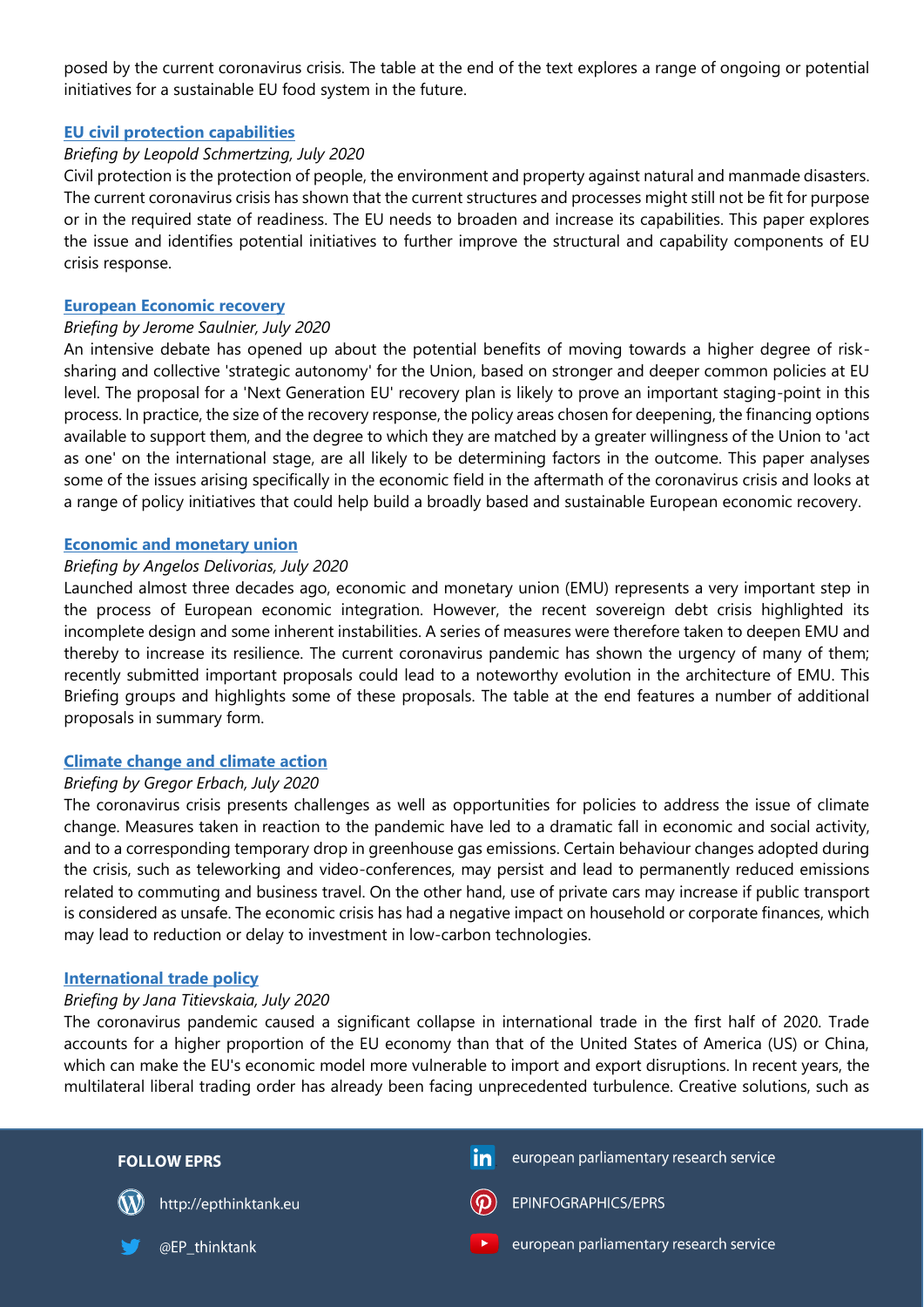instruments to tackle foreign subsidies and the WTO pharmaceutical agreement can also help Europe to navigate the new geo-economic and post-coronavirus era of global trade successfully.

## **[Sustainable and smart transport in Europe](https://www.europarl.europa.eu/RegData/etudes/BRIE/2020/652059/EPRS_BRI(2020)652059_EN.pdf)**

# *Briefing by Jaan Soone, September 2020*

Innovation will be critical for economic recovery – and the transport sector offers many opportunities for innovation to help drive the post-pandemic economy forward. The European recovery plan, centred around the Green Deal, places great emphasis on the growth potential of transforming the economy to a greener model and taking advantage of technological advancements and digitalisation to bolster European industrial competitiveness. This briefing surveys the challenges presented by the pandemic for urban mobility, and the potential of new technologies and digitalisation to provide solutions as well as to support the 'greening' of transport.

## **[Research and innovation](https://www.europarl.europa.eu/RegData/etudes/BRIE/2020/659417/EPRS_BRI(2020)659417_EN.pdf)**

#### *Briefing by Cemal Karakas, October 2020*

With less than seven per cent of the global population, the European Union (EU) accounts for almost 20 per cent of global investment in research and innovation (R&I). However, despite the well-known correlation between research, development, innovation and competitiveness, when it comes to R&I expenditure as a percentage of GDP, the Union performs poorly compared to South Korea, Japan, the United States (US) and China. Moreover, regional disparities in R&I and a lack of private investment are significant indicators of certain R&I related shortcomings at EU level.

#### **Towards a more resilient EU**

#### **[Complementary Executive Capacity](https://www.europarl.europa.eu/thinktank/en/document.html?reference=EPRS_BRI(2021)679098)**

#### *Briefing by Rafal Manko and Hendrik Mildebrath, January 2021*

Against the backdrop of new and unprecedented crises and challenges, the advantages of coordinated approaches and effective cross-border responses are all the more evident, and gaining support among Europeans, as shown by recent Eurobarometer surveys. In this context, EU complementary executive capacity could be a way of meeting citizens' expectations, through complementing, without replacing, the executive capacities of the Member States. The concept of complementary EU executive capacity dovetails naturally with the ongoing transformation of the EU from a legislative union to a hybrid (legislative–executive) union, as it becomes more involved in implementing law rather than purely enacting it. Essentially, the notion repackages pre-existing administrative practices in a way that facilitates their operationalisation, draws attention to new areas of potential EU executive involvement, and presents a tool for communication with citizens that can be understood.

# **[Addressing violations of democracy, the rule of law and fundamental rights](https://www.europarl.europa.eu/RegData/etudes/BRIE/2020/652070/EPRS_BRI(2020)652070_EN.pdf)**

#### *Briefing by Wouter van Ballegooij, September 2020*

The common values of democracy, the rule of law and fundamental rights (DRF) lie at the heart of the European integration process and are central to the values of the European Union (EU). In practice, however, individual and collective (lack of) Member State action can undermine these common values. This situation applied before the outbreak of the coronavirus crisis, but some of the national measures taken since the outbreak of the pandemic have tested the resilience of these values further. This Briefing puts forward a set of proposals aimed at enhancing the EU's resilience to DRF violations. It focuses in particular on possibilities for the European Parliament and national parliaments, with their dual mandate from EU citizens, to jointly strengthen their monitoring and investigative capabilities.

| <b>FOLLOW EPRS</b>    | european parliamentary research service<br>$\mathsf{in}^!$       |
|-----------------------|------------------------------------------------------------------|
| http://epthinktank.eu | EPINFOGRAPHICS/EPRS<br>$\mathbf{D}$                              |
| @EP_thinktank         | european parliamentary research service<br>$\blacktriangleright$ |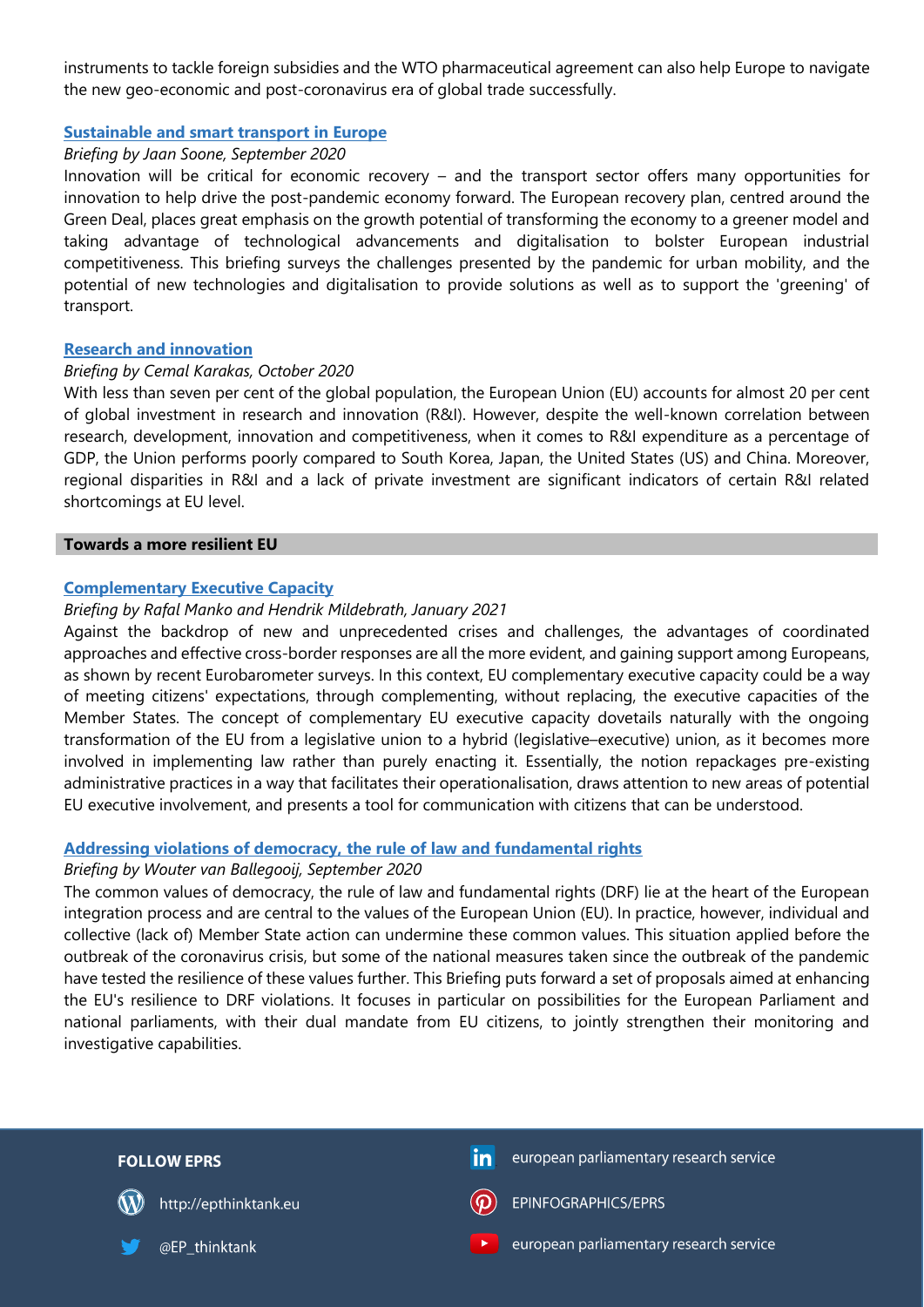#### **[Free movement within the EU](https://www.europarl.europa.eu/RegData/etudes/BRIE/2020/652062/EPRS_BRI(2020)652062_EN.pdf)**

*Briefing by Costica Dumbrava, September 2020*The coronavirus outbreak and the measures taken to counter it have had a profound impact on the free movement of people, goods, services and capital in the European Union (the 'four freedoms'). The uncoordinated border restrictions introduced by Member States in the initial phase of their efforts to halt the spread of the virus all but suspended the free movement of people and greatly affected the free movement of goods and services, causing considerable disruption to the European single market. The pandemic has exposed pre-existing shortcomings in the implementation of freedom of movement in the EU. It has also highlighted the importance of free movement, necessary for the provision of essential goods, and based on closely integrated supply chains and the key contributions of mobile workers.

#### **[Linking the levels of governance in the EU](https://www.europarl.europa.eu/RegData/etudes/BRIE/2020/652034/EPRS_BRI(2020)652034_EN.pdf)**

#### *Briefing by Klemen Žumer and Yann-Sven Rittelmeyer, July 2020*

The coronavirus crisis has further underlined the need for a more cohesive European Union (EU). Previous ideas about how best to link the levels of the EU's system of multilevel governance have become even more important, while new paths of cooperation have been opened by changes triggered by the crisis itself. Every level of governance, from the EU to the local, via the national and regional levels, has been affected by the crisis and all are involved in the response. This crisis has shown that coordination between the levels can improve and should be improved. EU decision making could become even more effective, efficient and legitimate if it draws appropriate lessons from the crisis.

## **[Strategic sovereignty for Europe](https://www.europarl.europa.eu/RegData/etudes/BRIE/2020/652069/EPRS_BRI(2020)652069_EN.pdf)**

## *Briefing by Suzana Anghel, September 2020*

The current coronavirus pandemic has exposed the vulnerability of the European Union to external actors, and has enhanced its progress towards 'strategic sovereignty'. This notion signifies the ability to act autonomously, to rely on one's own resources in key strategic areas and to cooperate with partners whenever needed. To fully develop such strategic sovereignty, the EU needs to show political will and strengthen its capacity to act. It has to give up its silo approach to policies and address them in a more coordinated manner. It also needs to move progressively towards 'smart power': relying on 'soft power' tools, whilst incrementally developing 'hard power' ones, including a fully-fledged EU defence instrument.

#### **[Digital sovereignty for Europe](https://www.europarl.europa.eu/RegData/etudes/BRIE/2020/651992/EPRS_BRI(2020)651992_EN.pdf)**

#### *Briefing by Tambiama Madiega, July 2020*

There is growing concern that the citizens, businesses and Member States of the European Union (EU) are gradually losing control over their data, over their capacity for innovation, and over their ability to shape and enforce legislation in the digital environment. Against this background, support has been growing for a new policy approach designed to enhance Europe's strategic autonomy in the digital field. This paper explains the context of the emerging quest for 'digital sovereignty', which the coronavirus pandemic now seems to have accelerated, and provides an overview of the measures currently being discussed and/or proposed to enhance European autonomy in the digital field.

# **[Protecting, promoting and projecting Europe's values and interests in the world](https://www.europarl.europa.eu/RegData/etudes/BRIE/2020/652061/EPRS_BRI(2020)652061_EN.pdf)**

#### *Briefing by Naja Bentzen, September 2020*

In its foreign policy, the European Union (EU) is committed to 'promoting its values and interests', which include democracy, freedom, human rights, the rule of law, pluralism, peace and security, and multilateralism. Worldwide, however, the values and interests that the EU stands for are under mounting pressure, pressure that the pandemic has further intensified. Growing strategic great power rivalry − witnessed in the 'extraterritorialisation' of US-China tensions, growing pressure on human rights, and the (strategic) undermining of multilateralism − have left